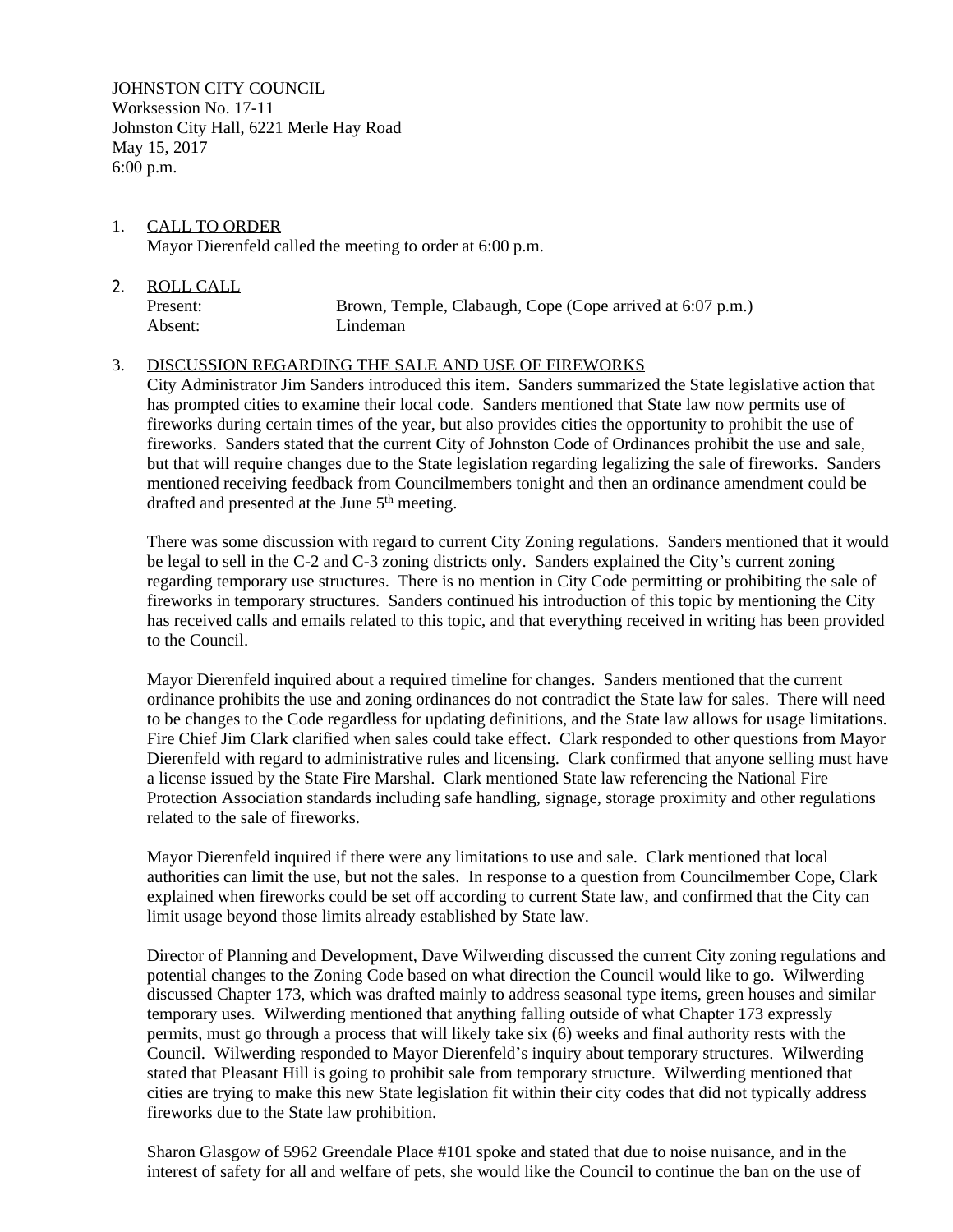fireworks within the City of Johnston. Ms. Glasgow also presented a signed petition with 69 signatures who she said also opposed permitting the usage of fireworks. David Vawter from 9708 Candle Ridge Circle spoke and he recommended the Council allow the use of fireworks in accordance with State law, citing celebration and safety as two of the main reasons.

Councilmember Cope stated that at this time he was in favor of retaining the prohibition on the use of fireworks within the City. Councilmembers Temple and Clabaugh stated they were in agreement with Councilmember Cope.

## *4.* REVIEW OPTIONS FOR HOSTING CRICKET EVENTS IN THE CITY OF JOHNSTON

Parks and Recreation Director John Schmitz introduced this agenda item. Schmitz stated that he has been in conversations with several members of the metro area cricket league association regarding their need for more space. Schmitz stated that many of the members of the league are Johnston residents. Schmitz mentioned that the site receiving the closest examination thus far is Johnston Commons. Schmitz stated that he has had a chance to consider the needs of area residents and long range plans for Johnston Commons, and that he is not sure Johnston Commons is the ideal location.

Schmitz stated that he fully supports developing space for the metro area cricket league and wants to make sure to find the right place and fit. Councilmember Cope concurred with Schmitz in terms of fully supporting the endeavor to find some useable space and welcome the cricket playing community, but was not sure if Johnston Commons was the right place to be. Cope stated that he would like to see an immediate effort in trying to provide a short term possibility and then a long term solution. Councilmember Brown stated that he and Councilmember Cope discussed potential options and feels there are a number of viable school site options to consider. There were some questions regarding dimensions and composition of the cricket field.

Councilmember Clabaugh left at 7:09 p.m.

Mayor Dierenfeld inquired with regard to current spaces in use. Several members of the cricket association, including the president of the premier league, spoke and stated that in just a few short years cricket has grown tremendously in popularity. They mentioned having some locations, but a dire need for many more. It is estimated that the overall metro area will be home to fifty (50) complete cricket teams in three (3) years. Councilmember Brown discussed potential fundraising options to help partner with the City for costs.

Schmitz stated that he would be in contact with the Johnston School District as soon as possible and that he would continue discussions with the cricket association to collaboratively find the most suitable location(s) and work out the logistics including costs.

## *5.* DISCUSS A PROGRAM FOR THE CITY TO OFFER MAINTENANCE SERVICES FOR PRIVATE FIRE HYDRANTS

Sanders provided background information and mentioned that there is a considerable amount of private fire hydrants in the City of Johnston, primarily in townhome associations, schools, businesses and apartment complexes. Sanders stated that when a structure is constructed that is too far from the nearest public hydrant, they are responsible for putting in hydrants for proper fire protection. However, there has been some discussion with regard to who is inspecting and maintaining the private hydrants.

Sanders mentioned that the Urbandale water utility provides the inspection and maintenance services to the greatest extent they possibly can for a fee. Sanders included a sample agreement with the Council documents for review. The agreement would provide some assurances to the private entities that their hydrants are being properly maintained and assurances to the Fire Department that in the event these private hydrants are needed they will operate properly.

Sanders inquired if this was something the Council wanted to consider and then it can be brought back to Council for formal action. Councilmember Cope stated that this is a good first step. Cope stated that a